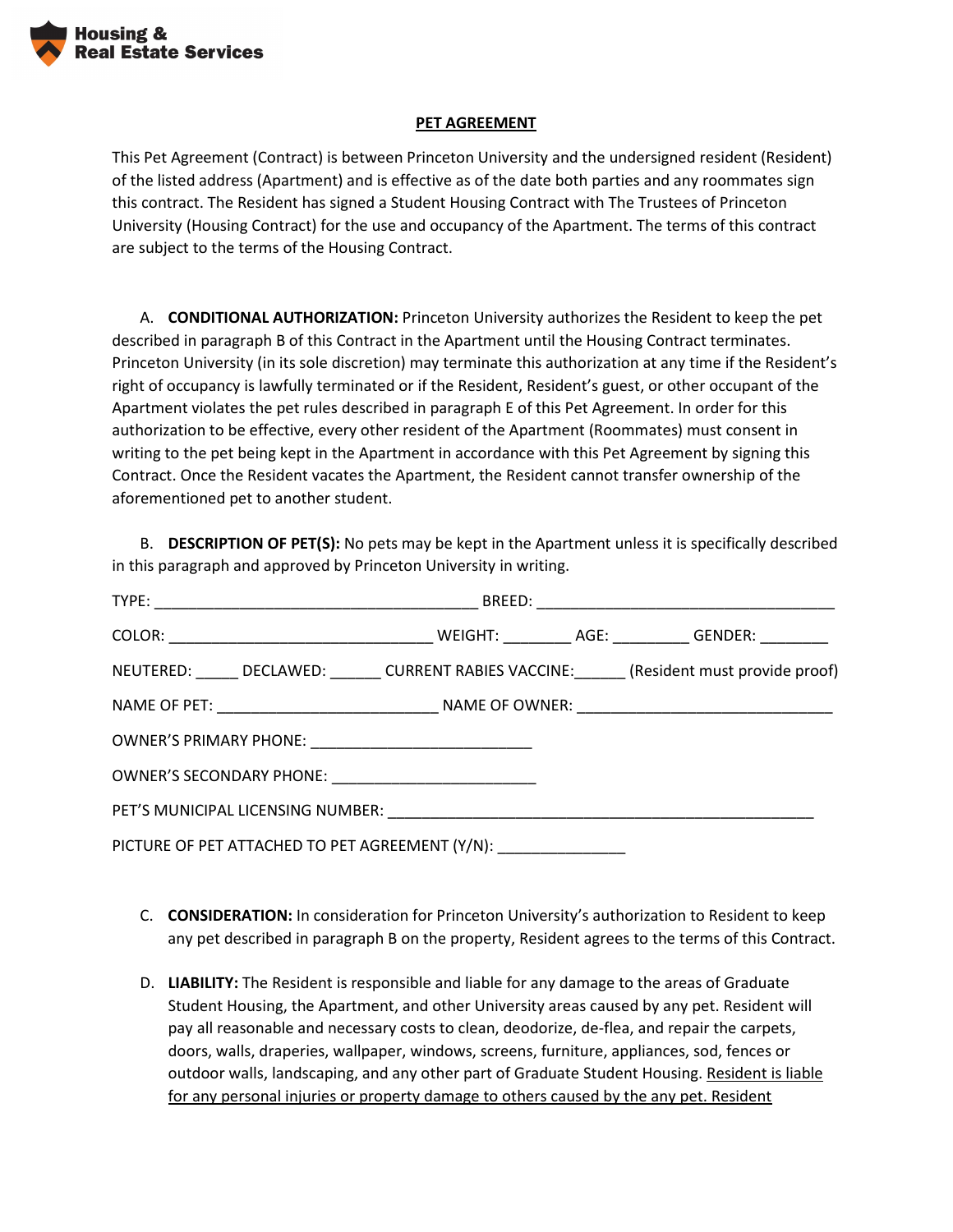

indemnifies and holds Princeton University and the Trustees of Princeton University harmless for all damages, costs of litigation, and attorney's fee for any action brought by any person against Princeton University or the Trustees of Princeton University related to any act of any pet. The owner of the pet who completes and submits this form is liable for any damages or obligations under this Pet Agreement.

As stipulated in Section 11 of the Terms and Conditions of the Housing Contract \$100,000 in personal liability coverage is required for residents with pets in addition to the minimum acceptable level of renter's insurance coverage.

- E. **PET RULES:** The Resident is responsible for all actions of the pet(s) and will abide by the following rules.
	- 1. No pet may disturb the rights, comforts, or conveniences of other persons in or near the Property.
	- 2. When outside of the Apartment and/or the Building, any pet must be confined by leashes under the Resident's supervision at all times.
	- 3. No pet may be tied to any fixed object in or on the Property.
	- 4. Resident must promptly remove any pet waste from the Property.
	- 5. The Resident must immediately remove of pet offspring from the Property.
	- 6. The Resident must comply with all applicable statutes, ordinances, restrictions, and other enforceable regulations regarding pets in effect or as amended.
	- 7. The Resident must keep the pet(s) rabies vaccine current.
	- 8. The Resident must abide by an amendment to these pet rules after Princeton University provides written notice of such amendment to the Resident.
	- 9. No aggressive breeds are allowed on the Property. This includes, but is not limited to Pit Bulls, Chows, etc.
	- 10. No more than two (2) pets are allowed per unit unless authorized in writing by Student Housing.
	- 11. Pet(s) must be approved in writing by Student Housing and all Roommates by the signing of this contract.
	- 12. Residents must ensure that pet(s) use designated waste areas at all times.
	- 13. The Resident must comply with any applicable licensing requirements. The University reserves the right to request documentation showing that the animal has been licensed in accordance with licensing requirements of New Jersey's Office of Animal Welfare. The license number must be provided with the submission of this Contract.
- F. **VIOLATION OF PET RULES:** If any pet rule or any provision of this Pet Agreement is violated by the Resident, Resident's guests, or other occupants of the Apartment, Resident will, upon receiving written notice from Student Housing, immediately and permanently remove all pets from the Apartment and the Property. Princeton University may remove or cause to be removed any pet which is in violation of this Pet Agreement, not confined, or not authorized by this Pet Agreement and deliver such pet to appropriate local authorities by providing Resident with at least 24-hour written notice of the University's intent to remove the pet. Student Housing may report any non-confined or unauthorized pets to the appropriate authorities. The Resident is responsible for any cost incurred by Student Housing in removing or causing any pet to be